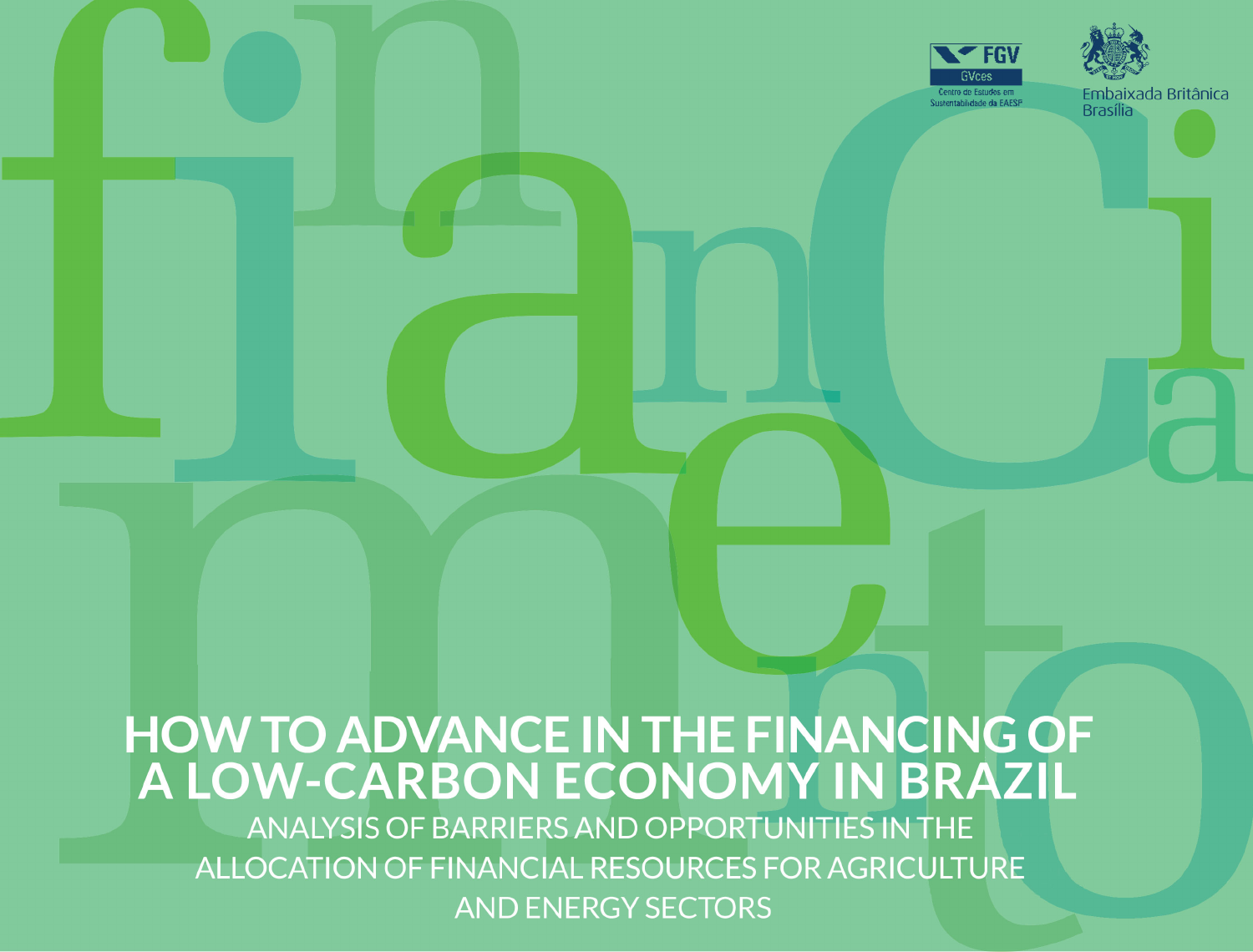## **EXECUTIVE SUMMARY**

ebates on low-carbon and green economy are being held worldwide, and Brazil is no exception. Many actors in the society have been struggling to fully understand that concept and find ways to explain it in real life. However, effective transition to a low-carbon economy requires strategic, joint and integrated D

action from different actors. This current study seeks to combine and understand the relationship among three fundamental links in the context of the new economy. Taking into account the demands from the production sector to implement low-carbon practices, the study identifies the products and services offered by the financial sector, as well as regulations and incentives established by governmental agents related to such demands. Considering this diagnostics, this work focused on determining the barriers that prevent the Brazilian financial sector from effectively contributing to the transition to a low-carbon economy and to the elaboration of recommendations to be implemented by a number of actors (production, financial and governmental sectors).

The starting point were three studies conducted by FGV-GVces Center for Sustainability Studies, two of them related to the financial area, and one of them to the agriculture, energy and transport sectors, all of them in the context of climate change and low-carbon economy. In this work, we analyzed the agriculture and energy sectors, which, combined, account for one third of  $CO<sub>2</sub>$  net emissions, according to the Brazilian Inventory of Greenhouse Gas Emissions. With the purpose of complementing that analysis and investigating the reasons why resources are not effectively used, a set of interviews was conducted with representatives of the production and financial sectors, government and experts. The results were organized and presented in a poster format, available at the following website: [www.fgv.br/ces.](http://www.fgv.br/ces) The poster presents the major barriers and recommendations distributed in a flow chart, proposing ideas and suggesting paths to elaborate an action plan to advance on the topic, whose recommendations, grouped in 'intervention areas', can be interpreted as strategic objectives. For each recommendation, the most fit transformation agents to lead the movement and take action were also identified. Information gathered in this research indicates that, to accelerate financing

for a low-carbon economy in the energy and agricultural sectors, it is necessary to conduct a joint and aligned work among: **(i)** government, responsible for the regulatory framework, **(ii)** financial sector, responsible for services supply and demand, **(iii)** production sector, which uses the resources available to implement practices in the context of the new economy.

Mapping the financing enabled us to realize that, although there are credit lines available, the volume of resources actually used is still low and insufficient to fully finance the transition to a low-carbon economy. To make it happen, besides making more resources available, it is necessary to review internal processes and qualify people involved in project, credit and risk analysis, adjust monitoring practices adopted, and review collaterals to improve allocation and efficiency of resources. It is also imperative to strengthen public policies, establish direct subsidies and tax and financial incentives, increase mobilization among different government bodies, give more support to creating and establishing new markets, and more incentives to research and development. Additionally, it is critical to support proper communication, dissemination and training specifically targeted at small producers and entrepreneurs. It is worth mentioning that this study was elaborated at the same time the ABC Plan (the major financing source for ABC practices) is being structured, and that the Brazilian government has advanced in the integrated implementation of energy efficiency and renewable energy source actions. As far as we understand, some of the recommendations proposed here have already been implemented by their corresponding transformation agents. Because those are new forms of production, it is clear there are cultural barriers, which represent an important factor for decision-making in the production sector, and those barriers shall be overcome in order to reduce GHG emissions in agriculture and in the energy sector. These sectors, which account for a significant portion of GHG emissions in the country, shall contribute to overcome the challenge, once emission reduction targets are set in Brazil. We hope the set of recommendations proposed here contribute for rural producers and entrepreneurs to feel encouraged to adopt low-carbon practices, increasing the likelihood of meeting the targets that will be assigned to each sector in the future. We believe the Brazilian production of agricultural commodities